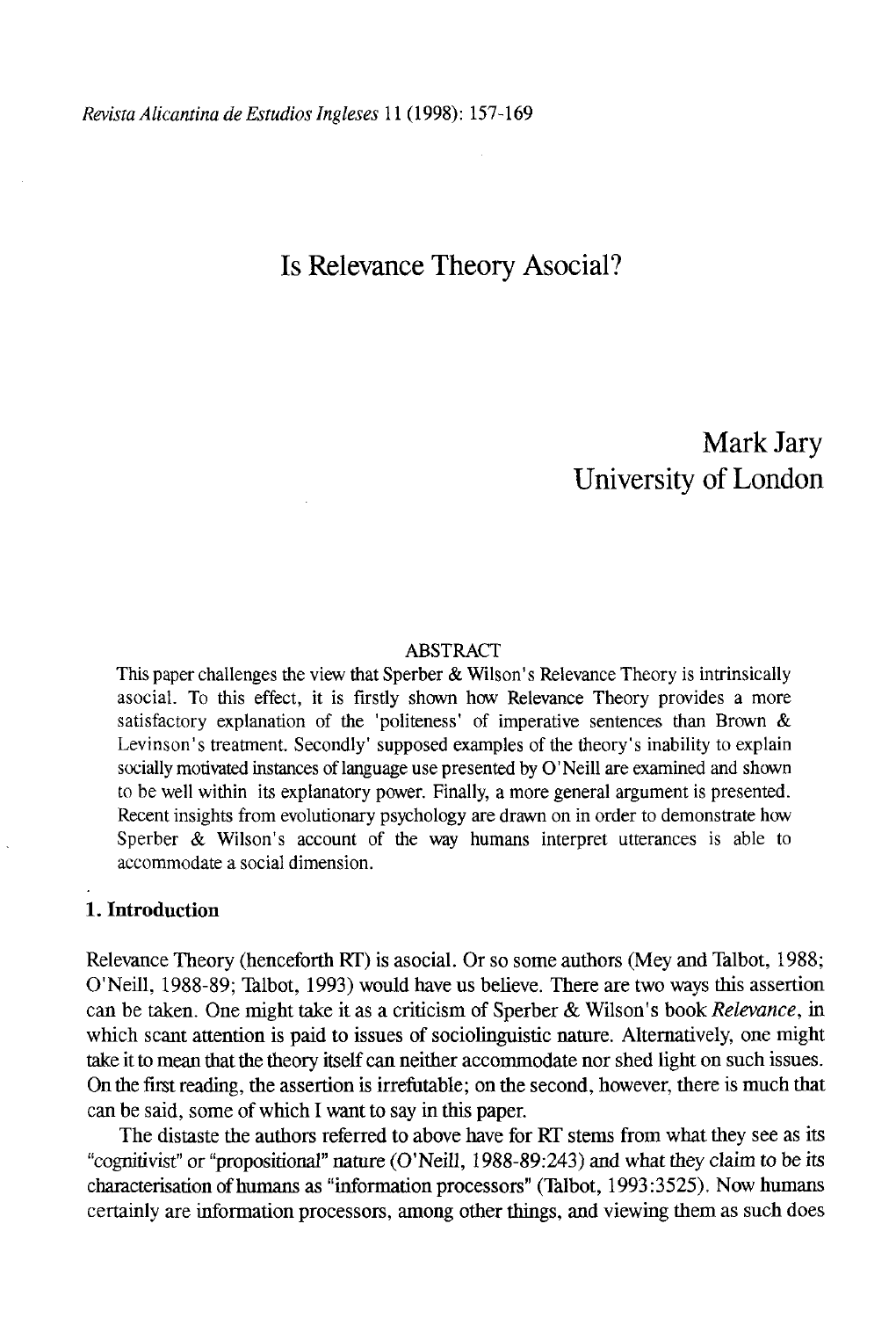- a relevance theorist would argue - shed light on how they communicate. But this is not to deny that they are also social beings (though the claim that they are social beings does, as far as I can see, entail the claim that they are also information processors). Thus rather than simply dismissing RT, the sociolinguistically oriented critic should ask whether the RT view of humans as efficient information processors - and the detail in which Sperber & Wilson expand on and defend tbis view - can assist in the search for answers to what have traditionally been thought of as sociolinguistic problems.

In an attempt to at least start trying to answer this question, I argue (in Jary, 1998) that RT offers a far richer and more finely grained picture of linguistic politeness and polite verbal behaviour than the competing Gricean norm-based account proposed by Brown and Levinson (1987, henceforth B&L). I show how viewing communication in RT terms - i.e. as the result of ostensive acts designed to modify the mutual cognitive environment of the communicators - allows us to distinguish those cases where politeness is communicated from those where so-called polite behaviour is motivated by other aims - aims which become clear once the RT view of communication is accepted. On this view, polite behaviour is motivated by the desire not to forego longer term aims, such as the maintenance or raising of status within a group, simply to fulfil the short term aim of communication. The strategic use of polite forms/strategies is then seen as an exploitation of expectations resulting from this primary motivation. I must therefore disagree with O'Neill's claim that:

This 'propositional' view of relevance ignores, and in consequence has difficulty in accounting for, the kinds of phenomenon [sic] highlighted by more sociolinguistically oriented linguistic theory - for example, the use of language in maintaining and strengthening social relations and in the exercise of power, and the social constraints on language use that come under the misleading label of 'politeness' (1988-89:243).

In this paper I offer further evidence against this position by looking more closely at B&L's characterisation of the use of imperative sentences as examples of bald on-record poüteness. I then discuss four cases which O'Neill proposes as evidence against RT' s ability to account for or illuminate certain types of language use. The observations I make and the arguments I present in these two sections provide the basis for some more general comments about the ability of RT to accommodate a social dimensión.

# 2. **The politeness of imperatives**

For B&L (1987:95), imperatives are "clear examples of bald-on-record usage"; that is, the use of imperatives is a case of communication without any attempt to satisfy the hearer's face, though, B&L stress, this may only be apparent and in some cases the speaker may minimise face-threats by implication if he performs a seemingly face-threatening act baldly on-record. Moreover, according to B&L, imperatives are often used to supply metaphoric urgency to a request.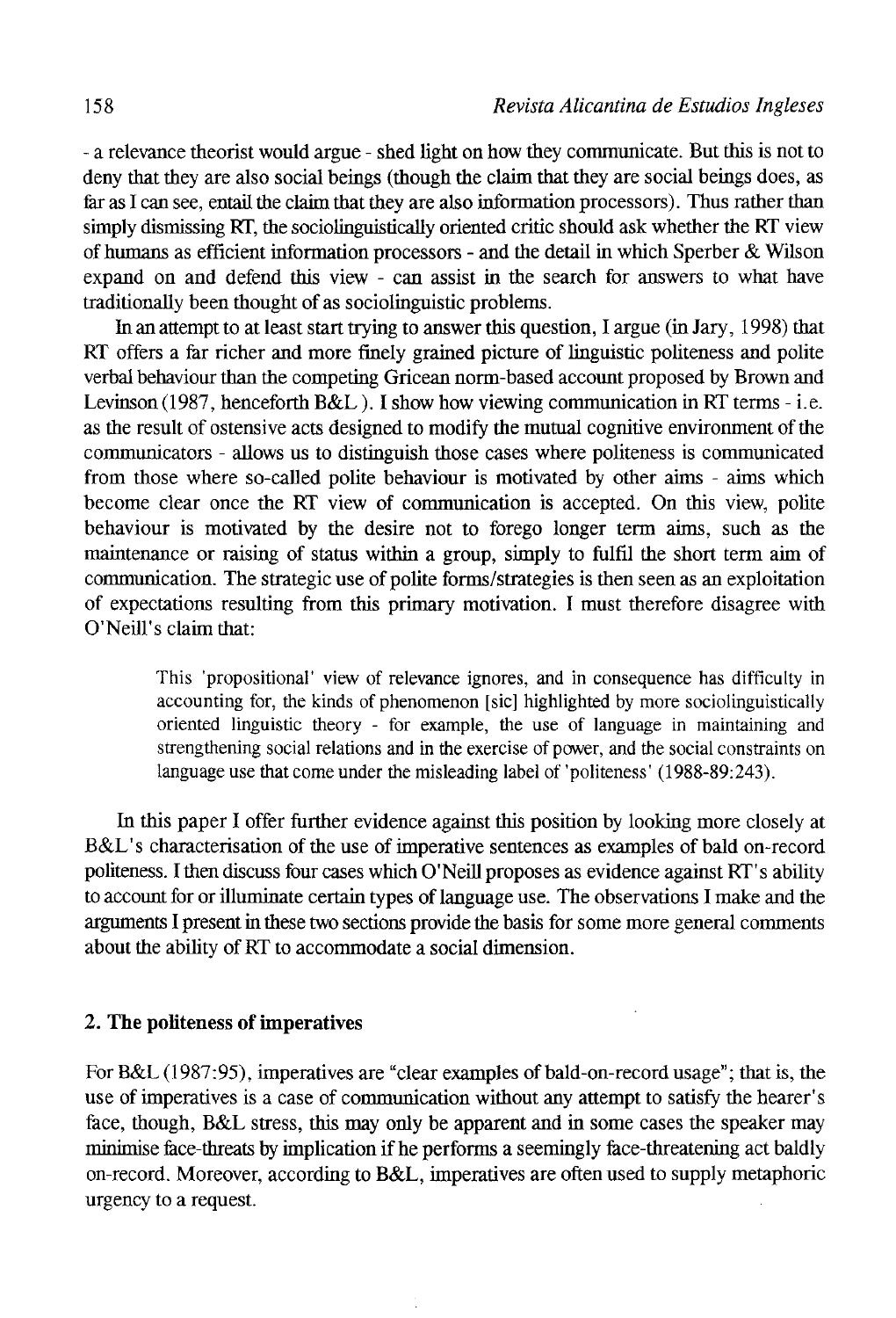## *Is Relevance Theory Asocial?* 159

These claims, which will be discussed more ftilly below, are forced on B&L by their adherence to a speech act based view of communication which sees linguistic forros as specified for the performance of certain speech acts (see B&L 1987: 10 where they express regrets at having relied so heavily on this theoretical approach). On this view, imperatives are specified for performing directive speech acts, and such acts are intrinsically face-threatening on the B&L approach because they challenge the hearers negative face, i. e. bis want that his actions be unimpeded by others.

Contrast this with the RT account of imperatives put forward by Wilson & Sperber (1988a & b) and developed by Clark (1991, 1993a & b). Here, the imperative is not specified for performing any particular act other than that of describing a state of affairs which although non-actual is both potential and desirable. It is potential in that it is compatible with all the speaker's assumptions about the actual world, while to whom this state of affairs is desirable is left unspecified by the semantics of imperative sentences and determined pragmatically by the combination of contextual features and considerations of relevance. This allows Wilson & Sperber to divide uses of the imperative into two types: those where the state of affairs is desirable to the speaker, such as orders and pleas; and those where it is desirable to the hearer, such as permission and advice. In doing so, they are able to account for a wide range of imperative usage while mamtaining a unitary semantics.

In this section, I want to re-examine B&L's analysis of imperatives from a relevance-theoretic perspective. In particular, I want to demónstrate how the RT account of imperatives outlined above can better explain the range of situations in which imperatives are appropriately employed.

B&L argüe that bald-on-record strategies will be employed either because face is ignored or irrelevant and henee there is no need to minimise face-threat; or because "by doing the FTA baldly on record, S minimizes face threats by implication" (1987:95). The first of these is illustrated with cases in which maximum efficiency is paramount and to use an alternative form would decrease the urgency conveyed, as exemplified by  $(1)$  and  $(2)$ :

- (1) Help! [B&L's (1)]
- (2) Watch out! [B&L's (2)]
	- (1987:96)

That  $(1)$  and  $(2)$  convey a sense of urgency is not in doubt; the question is whether this is a result the use of an imperative sentence or of other considerations such as the fact that they are shouted, or that certain encyclopaedic information is made accessible by the lexical items used (e.g. 'people shout "Help" when in danger'). The latter seems the most likely case for other imperatives do not necessarily convey any sense of urgeney. Consider (3), for example, which might be found on a packaging box:

(3) Open other end.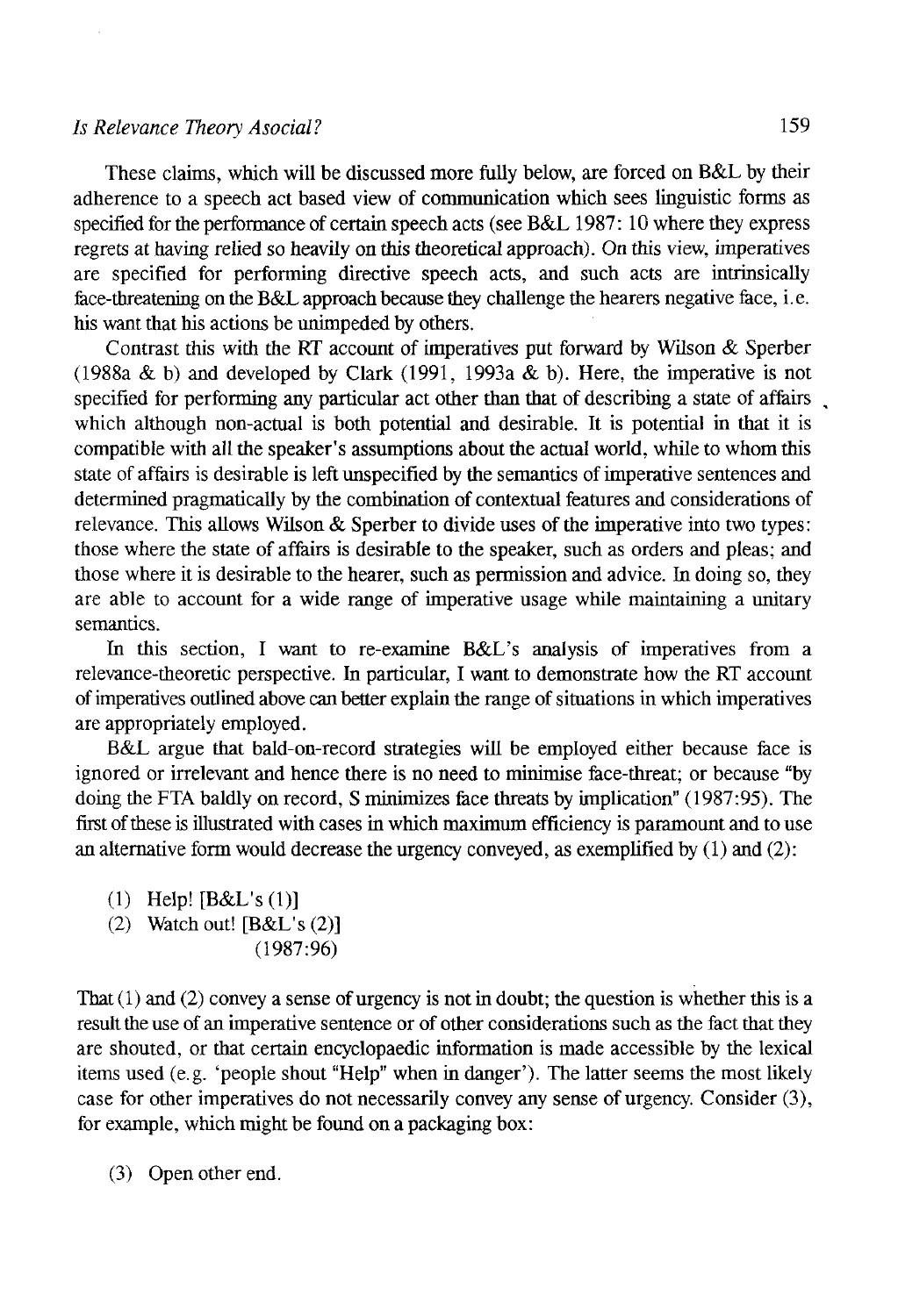But if urgency is not automatically conveyed by imperatives, this raakes it difficult to agree with B&L that the following are examples of speaking "as *if* maximum efficiency were very important [to provide] metaphorical urgency for emphasis" (1987:96, original emphasis).

*Conversational attention-getters:* 

- (4) Listen, Tve got an idea. [B&L's (7)]
- (5) Hear me out:...  $[B&L's(8)]$

*Begging:* 

(6) Give money.  $[B&L's(11)]$ 

*Formulaic entreaties:* 

- (7) Forgive me. [B&L's (12)]
- (8) Excuse me. [B&L's (12)]
- (9) Accept my thanks. [B&L's (13)]

*Metaphorical entreaties:* 

```
(10) Send me a posteard. [B&L's (15)]
```
(11) Don't forgetus! [B&L's (16)]

(1987:96-7)

As B&L themselves note (1987:96, fh. 29), claiming that these are metaphorical uses of the imperative opens up the possibility of any counter-example to their model being described as such. Their response is to await a sophisticated theory of metaphor which they can incorpórate into their model to account for these cases. However, on the RT account outlined here, there is no need to posit metaphoric use in the first place, for it is easily able to explain  $(4)$  to  $(11)$ . In all cases, the speaker, by uttering the imperative sentence, makes mutually manifest her belief that the state of affairs described by the imperative sentence is both potential and desirable, and contextual factors and considerations of relevance guide the hearer to an interpretation in which the state of affairs is desirable to the speaker. However, in communicating her desire in this way she necessarily makes mutually manifest her belief that her desire is relevant to her hearer,<sup>1</sup> for this premise must be supplied if the hearer is to arrive at the intended interpretation. This is because every ostensive act communicates the presumption that the communicator beüeves her message is relevant to the addressee. Desirable-to-the-speaker instances of utterances of imperative sentences therefore make mutually manifest (a) the speaker' s assumption that a certain state of affairs is desirable to her; (b) her belief that this information regarding her desires is relevant to her audience. It is this, I want to argüe, that is the key to understanding the circumstances under which it is appropriate to employ an imperative in an attempt to get someone to perform a certain act. That is, it is appropriate to employ an imperative with a 'desirable-to-the-speaker' interpretation only if the speaker's desire is relevant to her hearer. Thus the conversational attention-getters (4) and (5) are appropriate among peers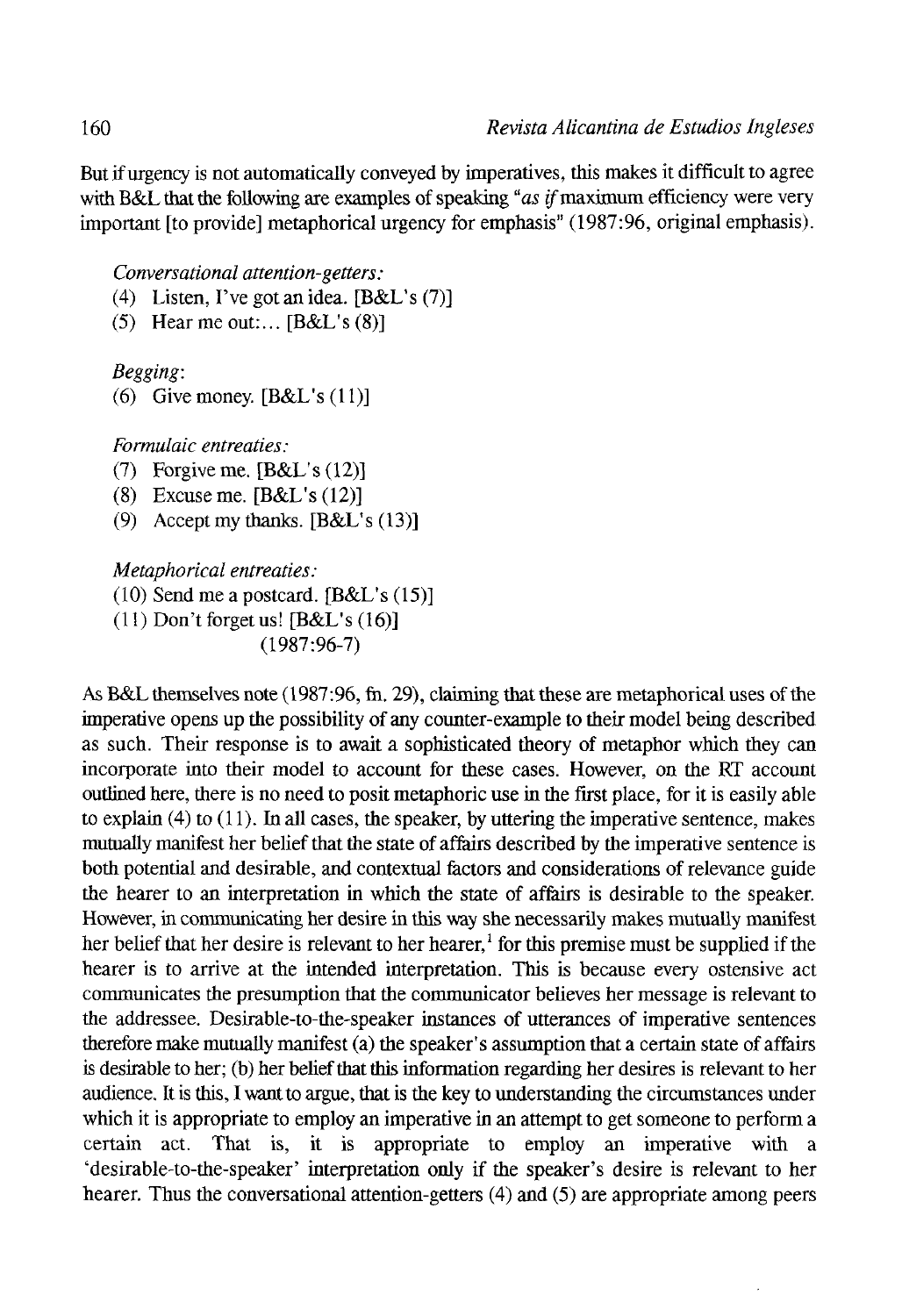only if the conversational contribution that follows is a pertinent one, for this justifies the speaker's belief that her desire to be heard is relevant to her audience. In the case of begging (6), the speaker's desire that the hearer give him money is assumed to be relevant to the hearer, for if it is not then the hearer is, by implication, a cold-hearted individual who has no concern for the suffering of his fellow humans. The formulaic entreaties illustrated by (7) and (8) all perform acts which threaten the speaker's face: a request for forgiveness; an apology; and an expression of gratitude. These musí all follow some prior act, either by the speaker to the detriment of the hearer (forgiveness and apology) or by the hearer in the speaker's favour. The speaker's belief that her desire that  $p$  is relevant to her hearer is thus justiñed by the fact that these desires are all in his favour as they either redress face-damage or acknowledge generosity. Lastly, metaphorical entreaties make manifest the speaker's desire that the hearer perform an act which she would only sincerely ask him-to perform if she felt affection for him.<sup>2</sup> Thus again, her desire that p is relevant to him.

Of course, another situation where a speaker's desires are relevant to her hearer is when she has a power advantage over him. Indeed, it is this association with power that has probably earned the imperative its reputation as an impolite form. Scollon & Scollon (1983) note how, in broad terms, the strategies of verbal communication used by a superior in an asymmetrical power relationship are also those favoured by participants who emphasise solidarity, rather than deference, in symmetrical power relationships. Indeed, they re-label B&L's positive and negative politeness 'solidarity' and 'deference' politeness respectively, and include bald-on-record use as a feature of soüdarity politeness (though perhaps 'softened' by the use of in-group identity markers). To see why imperatives are appropriate in such settings, recall that to direct one's verbal behaviour at reinforcing the hearer's positive face is to address his "perennial desire that his wants [...] should be thought of as desirable" (B&L, 1987:101). Thus a soüdarity politeness system is one in which the desires of one participant are extremely relevant to others and, on the present account, it is therefore no surprise that imperative use is a feature of such a system: utterances of imperative sentences are the optimum way of making one's desires concerning one's hearer's actions manifest to him.

Wilson & Sperber's account also sheds light on B&L's second group of imperative usage: cases where face concerns are not overridden by other factors - as B&L claim for the previously discussed group of examples - but where doing the FTA is itself polite. B&L list three broad áreas where one would expect to fínd such usage:

(i) welcomings (or post-greetings), where S insist that H may impose on his negative face; (ii) farewells, where S insists that H may transgress on his positive face by taking his leave; (iii) offers, where S insists that H may impose on S's negative face. (1987:99)

The idea here is that in such cases "it is reasonable for S to assume that H will be especially preoccupied with H's potential infringements of S's preserve". In such a case, it is argued, the speaker can do the FTA with impunity, for in doing so she "alleviate [s]  $H$ 's anxieties by pre-emptively inviting H to impinge on S's negative face" (B&L, 1987:99). The claim is, then, that contextual features can make a potential FTA non-face threatening. That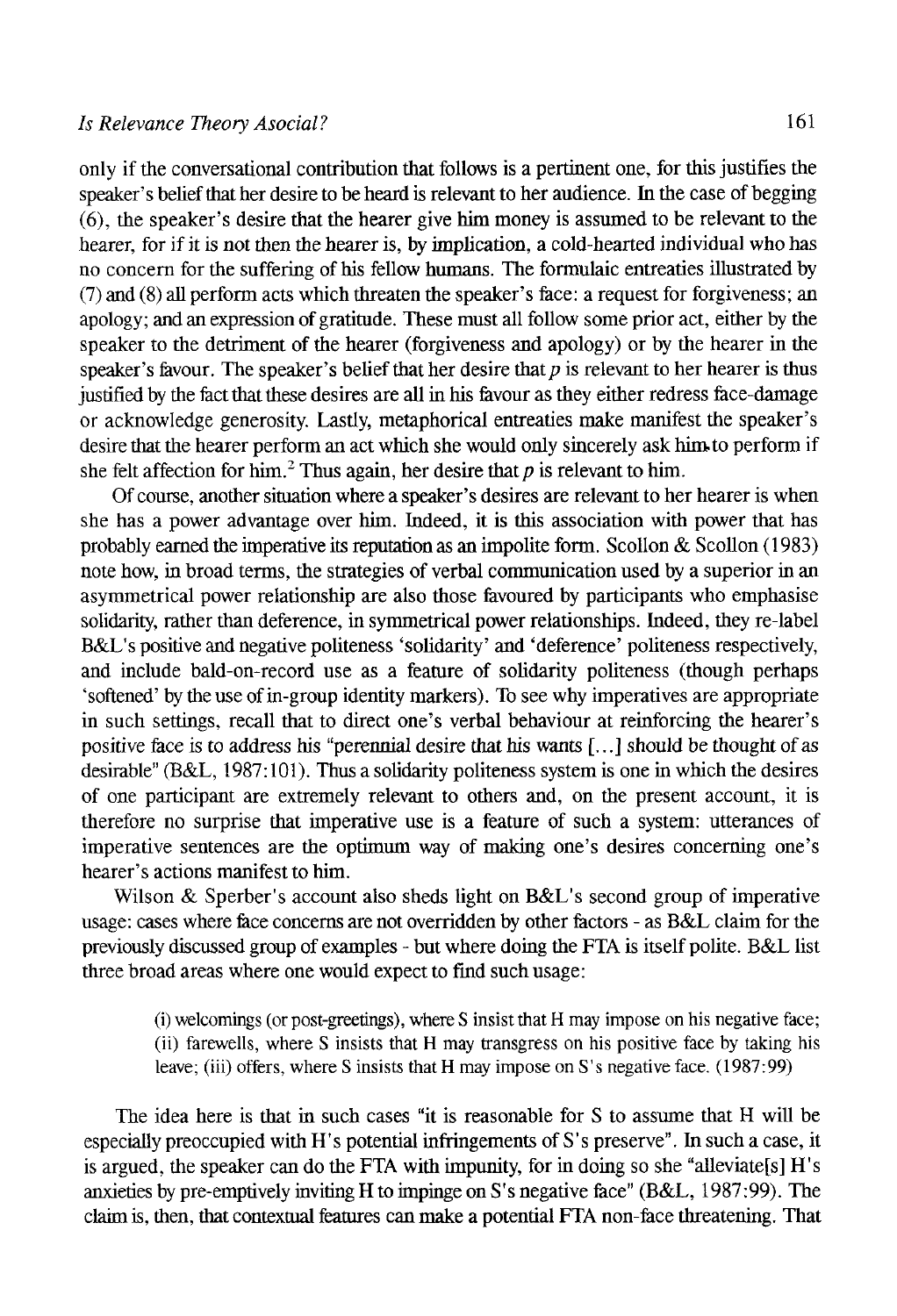is, imperatives, as clear examples of bald on record usage, are acceptable in cases where the act is in the hearer's favour, thus making no face redress necessary.

This analysis poses fewer problems than B&L's earlier claim that imperatives are often used metaphorically. However, the RT account is still able to deal with such cases elegantly. What the scenarios presented by B&L have in common is that the speaker can be reasonably certain that the hearer fínds a certain state of affairs desirable. Perhaps he has just knocked on her door, prompting her to utter (12):

(12) Come in.

Here, the knock on the door makes it mutually manifest that it is desirable to the person outside the room (i.e. the knocker) that he enter the room. The speaker's utterance of  $(12)$ in response to this knock makes it mutually manifest that this is also her desire and achieves relevance in this way. Notice how the appropriacy of the use of the imperative form is still determined by the fact that the speaker believes that her desire that  $p$  is relevant to her hearer.<sup>3</sup> Thus this single consideration is able to explain the politeness of utterances of imperatives across the whole range of cases discussed by B&L. Moreover, it is able to do so without positing the 'metaphoric' use of a sentence type and without having to divide uses of the imperative into cases where the face-threatening potential is ignored and cases where the act is in the hearer's favour.

What this analysis shows is that RT has no difficulty in accounting for "the social constraints on language use that come under the misleading label of 'politeness'" (O'Neill, 1988-89:243). Rather, it is able to show how factors such as considerations of the power relation between individuáis or the mutually manifest assumptions that characterise the type of social group they belong to are brought to bear on the interpretation process, and in doing so it demonstrates the theory's potential to greatly improve our understanding of how sociocultural factors interplay with the choice of linguistic form and pragmatic strategy to produce appropriate language use.

#### 3. O'Neill's counter-examples

In his paper, O'Neill (1988-89) presents four classes of language use that he sees as beyond the ability of RT to account for. I want to take a cióse look at each of these in this section, mainly because they betray a misunderstanding of the theory that appears to be common to those who criticise RT for its lack of a social dimensión. Those who accuse RT of being "propositional", such as O'Neill, seem to take the theory to be claiming that communication consists in the production reception and storage of propositions in the form of assumptions and the linguistic forms that represent them. But this is simply not the case. Sperber  $\&$ Wilson stress throughout *Relevance* that linguistic communication is a form of ostensive-inferential communication in which the communicator produces an ostensive stimulus which, in combination with considerations of relevance, guides the addressee in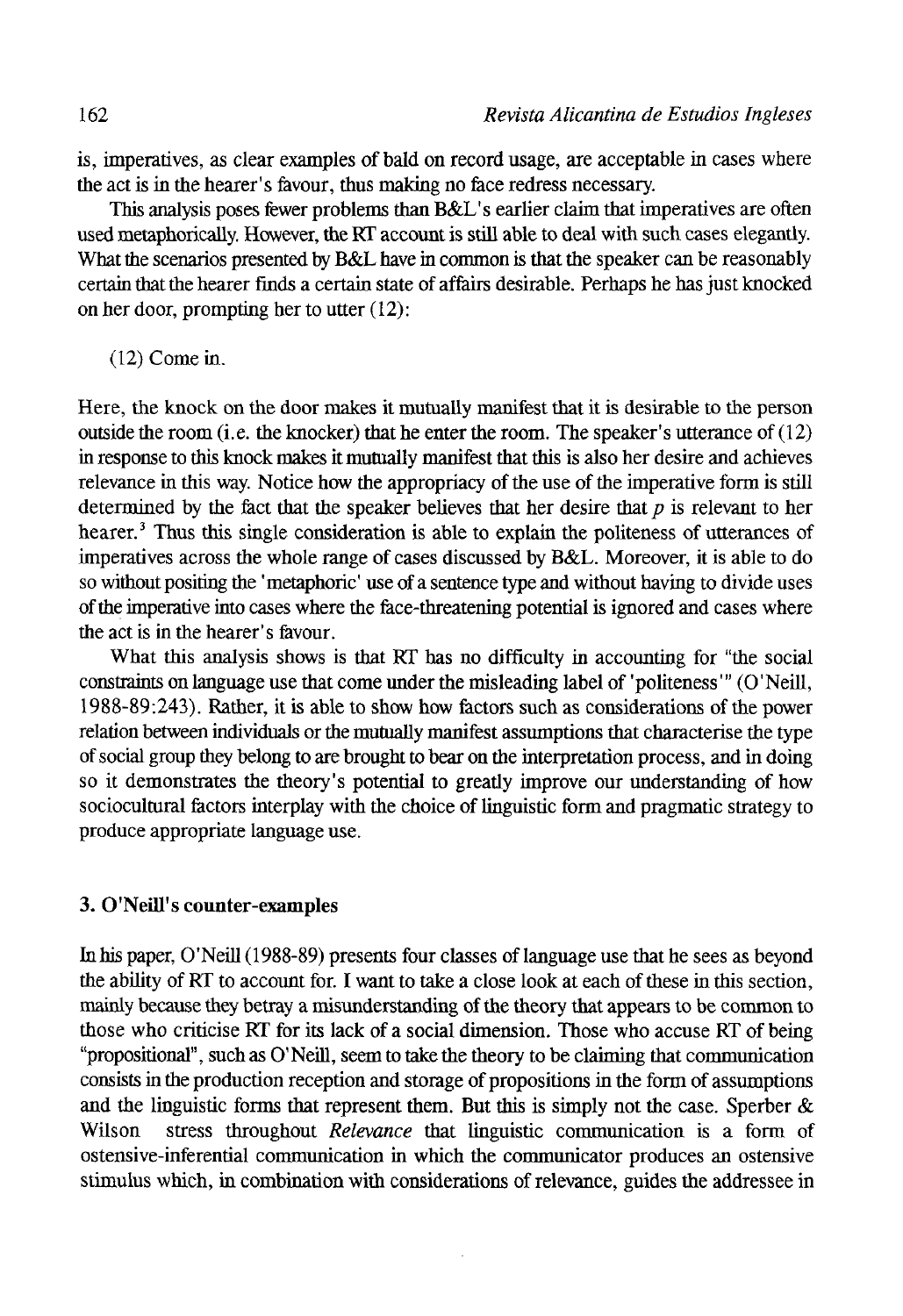the inferential processes of determining the communicator's intended message. It is therefore essential to any meaningful appreciation of the theory that utterances of linguistic forms are seen not simply as representations of the speaker' s message, but rather as stimuli designed to guide inference. As such, utterances of sentences with the same propositional form can be used by the same speaker to communicate different things at different times, either to the same audience or to a different audience. This is crucial to the following response to O'Neill's counter-examples.

The four classes of counter-example that O'Neill (1988-89:257) presents are as follows:

(A) The maintenance of social relations: The essential point here is that the proposition expressed by an utterance might already be "manifest to both speaker and hearer". The example O'Neill gives is of one friend saying to another:

(13) You've shaved your beard off.

(B) The strengthening of social relations: Suchas when well known information is repeated, such as  $(14)$  between to individuals.

 $(14)$  I love you.

(C) The use of language to exercise power.

(D) Conversation with a cathartic function: O'Neill gives the example of two examinees who, after the examination, "engage in a conversation that consists of the repetition in several different ways of the same basic message - that the examination is finished" (1988-89:257).

For O'Neill, the point about these cases is that - on his reading of RT - the utterances neither "strengthen ñor weaken [existing assumptions], ñor imply new information" (1988-89:257), althoughthey "are relevantto the needs or purposes of those engaged in the conversation: to maintain or strengthen social relations, to exercise power, to realise cathartic release and so on." (1988-89:258). Clearly O'Neill is right in this last remark. What I want to show is that RT is able to explain how they achieve this type of relevance and henee that these cases in no way invalídate RT.

Concerning (A), it first needs to be pointed out that while the fact that the hearer of (13) has shaved his beard off is manifest to both speaker and hearer, the speaker's utterance of (13) achieves relevance both by strengthening any assumption they have that this is *mutually*  manifest and by informing the hearer that she has noticed that he has changed his appearance in this way. This second way of achieving relevance is the key to understanding how such exchanges contribute to the maintenance of social relations. As the use of the word *maintenance* implies, social relations need relational work if they are to be sustained. In RT terms, this is to say that assumptions regarding one individual's relationship with another need regular confirmation. Exchanges such as (13) help provide this confirmation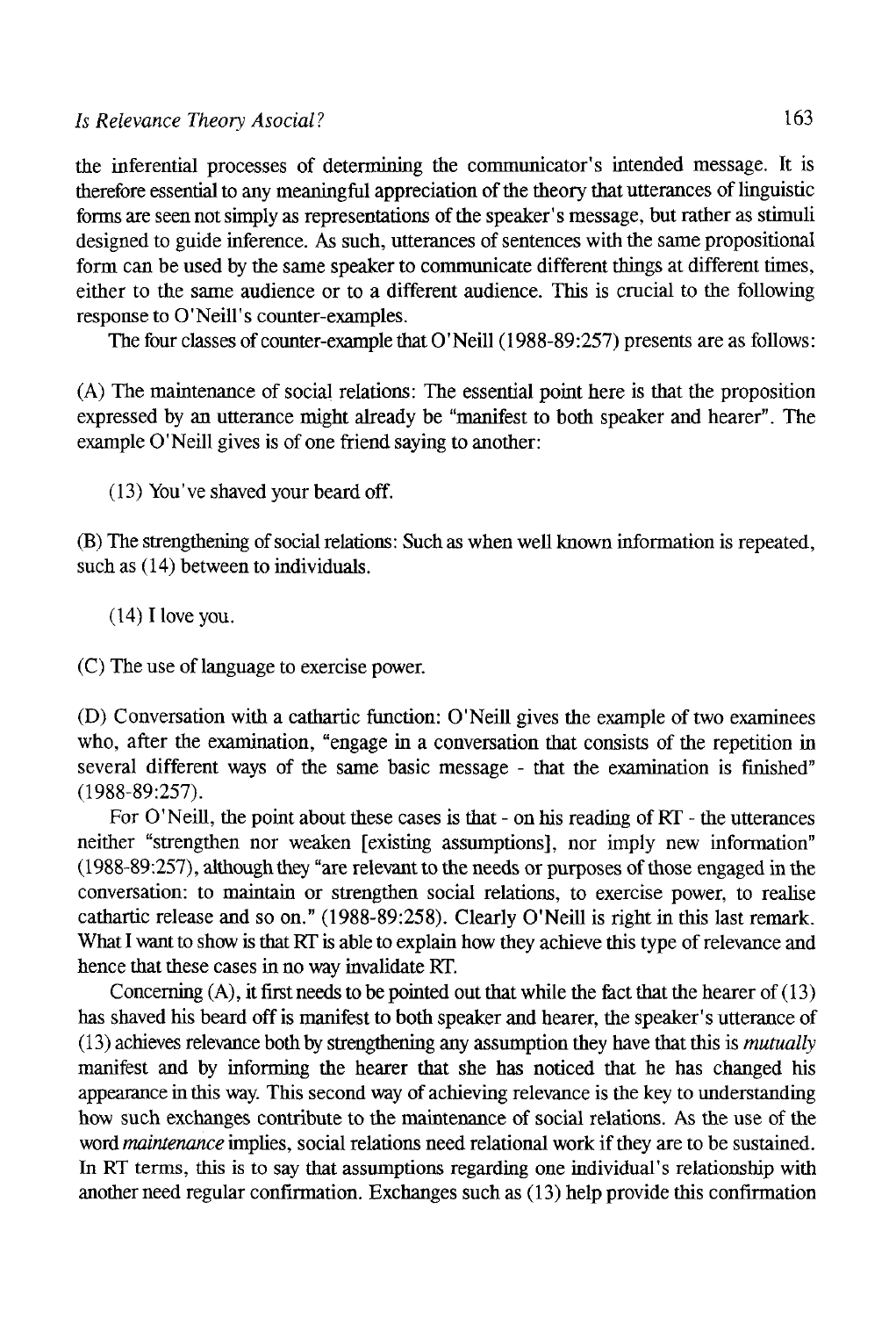by indicaüng that certain aspects of the hearer's behaviour and appearance are relevant to the speaker. In this case, the hearer's face is literally the topic of the exchange, but at an interpersonal level bis positive face - on B&L's térras - is also being addressed (cf. Escandell-Vidal, 1996:642-643).

RT would predict that the amount attention paid to maintaining social relations by attending to face wants is dependent on the strength of the assumptions concerning the relationship in question: the stronger the assumptions, the less work the relationship should need to maintain it. Indeed, Wolfson's 'bulge effect' does seem to support this prediction (Wolfson, 1988, 1989 a & b). Wolfson's analysis of data drawn from ethnographic studies reveáis that the proportion of a speaker's verbal behaviour that can be put down to considerations of politeness varíes according to the degree of intimacy between the speaker and the hearer in the following way: it is lowest between those who are either cióse intimates or socially very distant, while it is highest among those who fall between these two points on the scale. In RT terms, the effort to make manifest assumptions which confirm the nature of the relationship is not necessary between intimates because these assumptions are strong and require litíle further strengthening. Between socially very distant interlocutors there are no such assumptions and similarly no strengthening is required. Between interactants who fall between these two stools, though, the assumptions will be relatively fragile: easily contradicted by only slight evidence. Thus speakers in such interactions find it worth their while to take special care in their choice of linguistic stimuli to avoid making manifest assumptions which contradict these. Moreover, those with whom the speaker is on this type of terms - neither intímate ñor distant - are likely to nave a strong influence on her standing in the groups to which they belong (being, say, workmates) and it is consequently worth her while to expend greater effort in ensuring that her behaviour is not misconstrued than she would with strangers, who are likely to have little or no effect on her status in this way.

But not only must speakers try hard to avoid providing evidence to contradict assumptions concerning their relationship with the hearer, they must also make efforts to reinforce these. Thus O'Neill's second supposed counter-example to RT: the strengthening of social relations, as exemplified by (14). Now, love is the basis of the mosthighly valued human relations and assumptions concerning such a fundamental emotion have wide-ranging implications and hence merit repeated processing. Consider how an utterance of (14) would achieve relevance as a request for forgiveness, as evidence that the speaker was being truthful, or as an explanation for a generous deed. Likewise O'Neill's fourth case: the cathartic function of language. Here, on RT terms, the examinees repeatthe fact that the exam is over because the implications of this are so numerous and diverse that re-processing of this information is justified: the upper limit on cognitive effeets takes a long time to reach.

O'Neill's third case - the use of language to exercise power - has already been touched in the previous section on imperatives. There, situations in which it is appropriate to use the imperative with desirable-to-the-speaker interpretations are shown to be characterised by the mutually manifest assumption that the speaker's desires are relevant to the hearer; and cases where the speaker has a power advantage over the hearer are prime examples of this.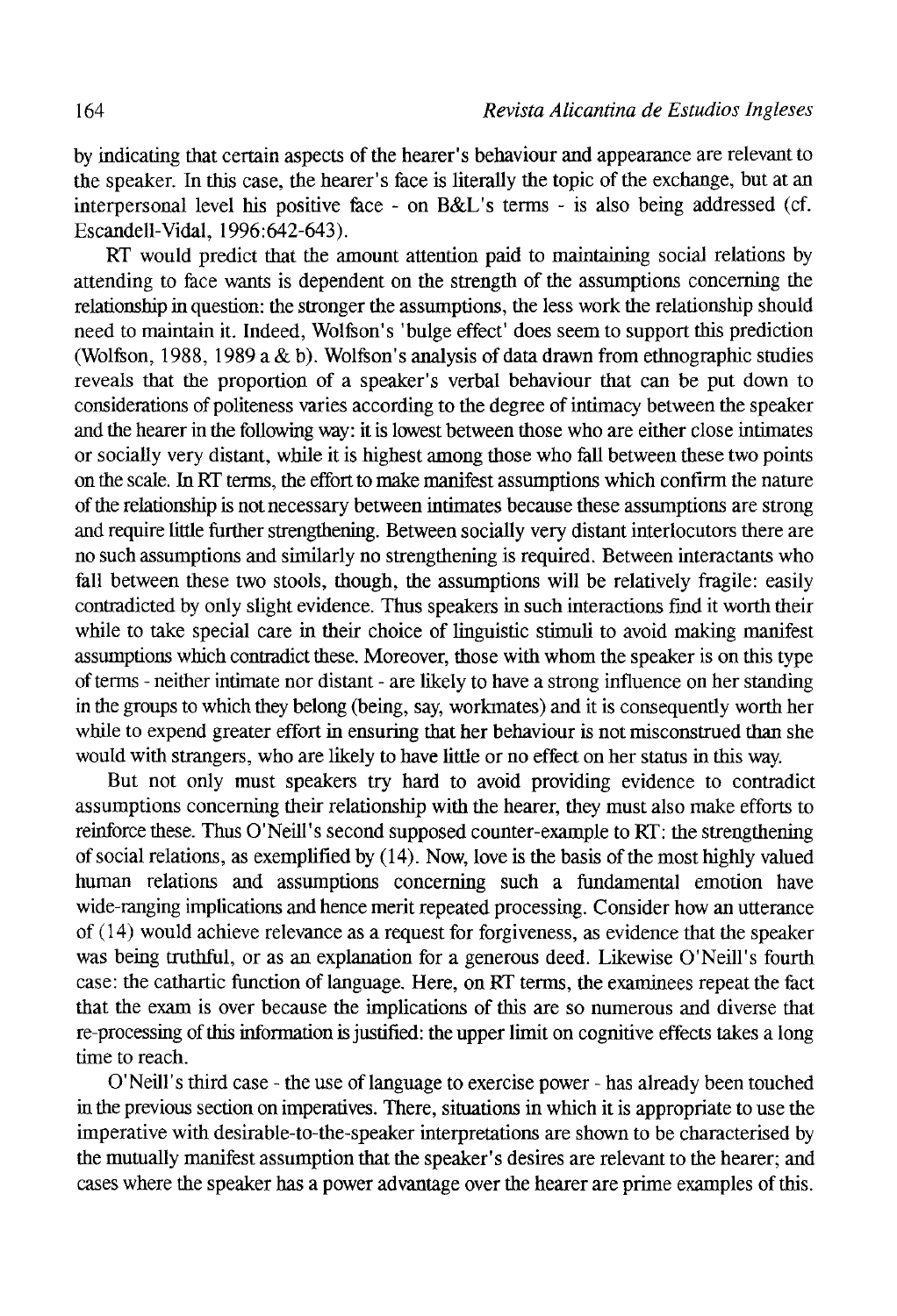Notice, moreover, that it raay be just this assumption which the speaker wishes to make (more) manifest to the hearer. By using an imperative in such a way that the only feasible interpretation requires supplying the assumption that the speaker believes that she has a power advantage over the hearer, the speaker can communicate this assumption. One can easily envisage a case where a teacher who has hitherto tried using so-called polite forms to quell an unruly class switches to the use of the imperative mood to remind her pupils of her power advantage over them.

Thus the cases O'Neill presents as examples of the intrinsic asocialness of RT are in fact no such thing. Rather, the theory is able to explain these in a straightforward manner. This is further evidence of RT' s ability to shed light on socially motivated instances of language use. In the section that follows, I put forward a more general argument to this effect.

#### 4. OnRT's social dimensión

In the previous two sections I have shown how on the one hand RT is able to provide an insight into what might be considered a sociolinguistic question (the appropriate use of imperatives) and on the other how cases presented as examples of the asocialness of the theory are quite within the scope of its explanatory power. In this section, my approach is different as I want to present a far more general argument against the view that RT is intrinsically asocial.

At the root of RT is the claim that humans pay attention to stimuli likely to be relevant to them. A stimulus is relevant to the extent that for any given improvement in the individual's representation of the world, the effort involved in achieving this is íow: the lower the effort, the greater the relevance. In order to make predictions concerning which type of stimuli will be relevant, then, it is necessary first to make some assumptions about the design of the cognitive system in question. For what purposes, we must ask, was the system designed? Or, put another way, what were the evolutionary pressures that drove the selection of that system?

In the case of human cognition, one answer to this question is suggested by Humphrey (1976). The fact that humans live in highly complex social environments can tell us a great deal about the design of their cognitive systems, he argües. Indeed, his insight is that the ability required to form and maintain alliances, to keep track of one's relative status and that of others, to calcúlate the likely effect of one' s actions on the way others think of you and their likely responses to your actions presupposes a cognitive system not only of great computational power but also tailor-made for the job. More recently, similar claims have been made by researchers working in the field of evolutionary psychology, a notable example being the work of Tooby & Cosmides, who focus particularly on the implications for cognitive design of the need for co-operation while at the same time avoiding exploitation by free-loaders (see for example Tooby & Cosmides, 1992 and Cosmides & Tooby, 1992).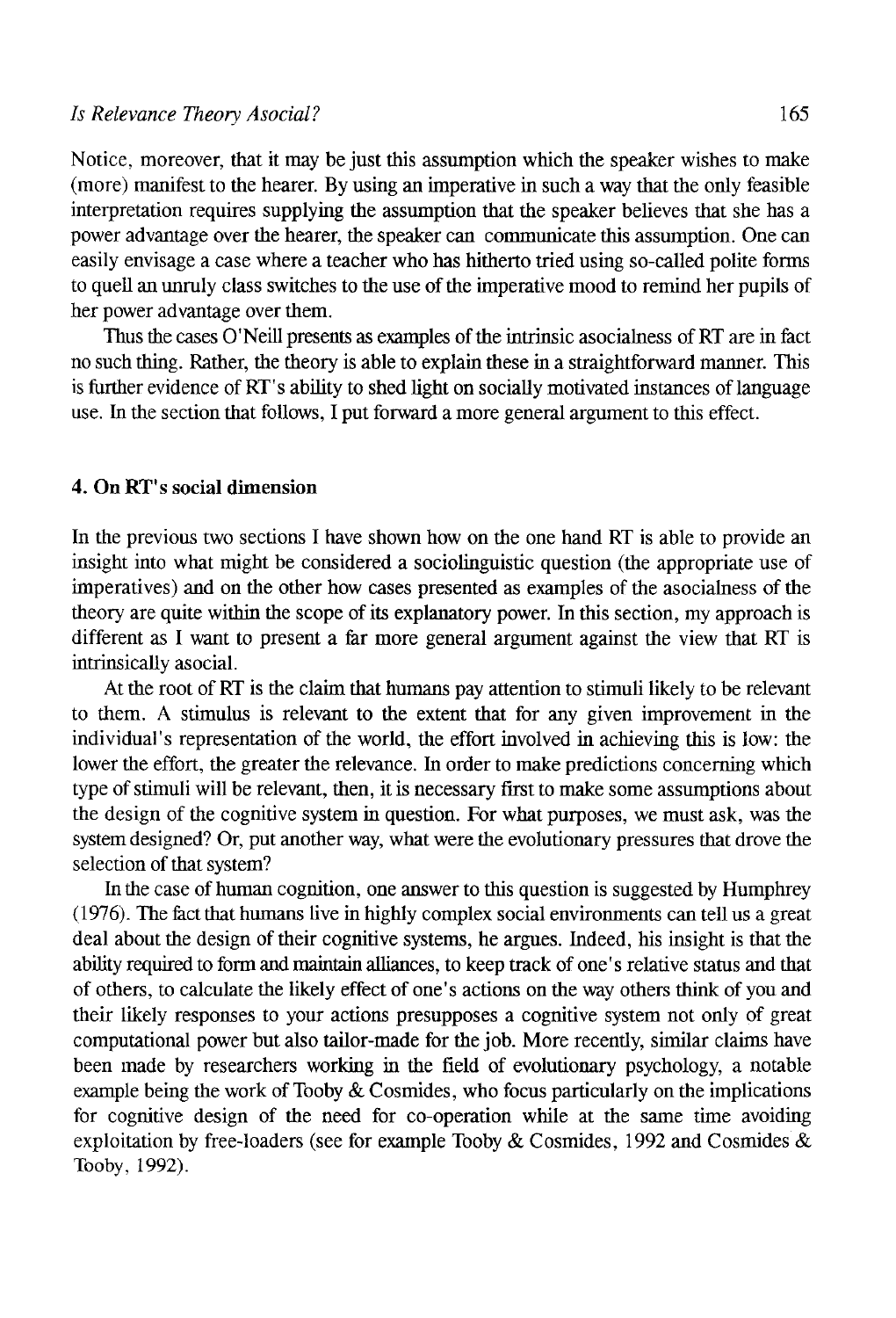If it is accepted that a proper function<sup>4</sup> of human cognition is to provide an adequate representation of the individual's social environment then, on RT terms, it follows that stimuli which make manifest assumptions relating to this aspect of her cognitive environment will be highly relevant as the assumptions they give rise to will be easy to process, this being what the cognitive system - or, rather, a significant part of  $it<sup>5</sup>$  - has been designed for. The question that follows is clearly: what type of stimuli serve to feed the human cognitive system's hunger for information regarding the social world? Symbols of status abound and it would be hard to deny that we readily attend to these. But there is another class of stimuli which must be considered in this light.

By performing an ostensive act, an individual invites her audience to infer her intentions. That is, she invites her audience to attribute to her a mental state. She does this by modifying her and her audience's mutual cognitive environment in such a way as to make her intentions mutually manifest. The audience, for its part, employs mutually manifest assumptions as premises in inferring her intention. These are assumptions already mutually manifest before the ostensive act and those made mutually (more) manifest by the act. As the earlier section on imperatives showed, some of these assumptions will relate to the nature of the relationship between the communicator and her audience. Recall that it was shown how the assumption of a power differential or assumptions of solidarity were necessary to interpret certain utterances of imperative sentences. Thus ostensive acts, especially acts of linguistic communication, are a prime source of information about one's social environment. Consideration of the assumptions the speaker assumes mutually manifest reveáis a great deal about her estimation of the social distance, both horizontal and vertical, between her and the hearer.

Speakers, of course, know this and take it into account when formulating their utterances. A speaker has to try to make manifest no assumptions incompatible with mutually manifest assumptions about her relationship with the hearer when choosing her stimulus. She can, of course, try to convince the hearer that the esteem in which she holds him is in fect higher than he had assumed mutually manifest; and she can intend to make it mutually manifest that it is in fact lower than he had assumed. The permutations are complex and discussed in detail in Jary (1998). The crucial point here is that the fect that any indication as to the hearer's status in the speaker's representation of the social environment will be highly relevant to the hearer due to the relative ease with which they can be processed, and this gives an important social dimensión both to the speaker's choice of linguistic form and the hearer's interpretation of this. In particular, the hearer will easily be distracted from the speaker's informative intention if an assumption he is forced to supply in order to arrive at this contradicts assumptions relating to his social status he had thought mutually manifest. In such a case, the speaker's stimulus is relevant, but not (only) for the reasons she had intended.

In sum, the argument presented here goes as follows:

(a)Human cognition is, in part, designed to keep track of the individual's social environment. This means that the processing of stimuli likely to improve the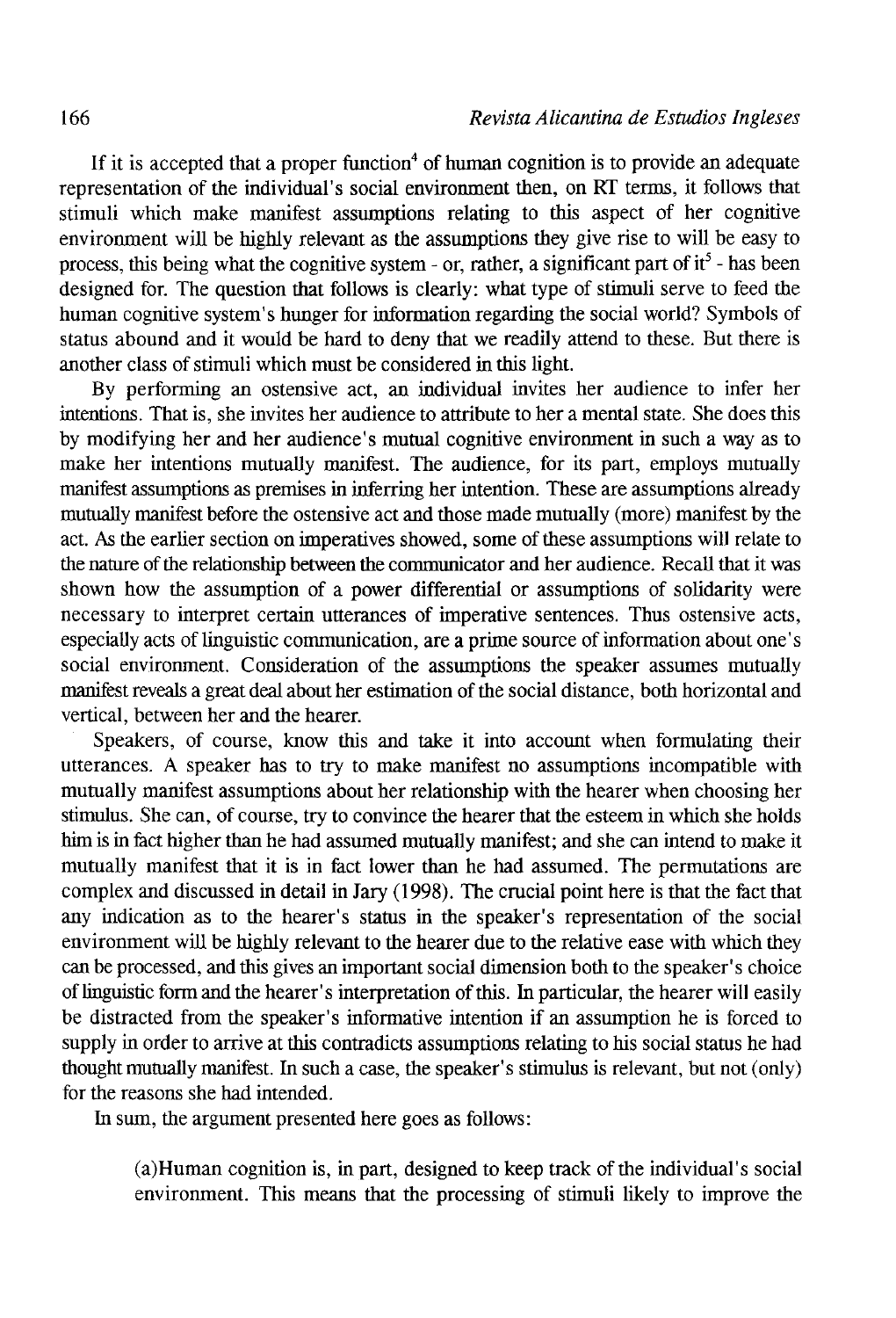individual 's representation of her social environment will require a relatively low degree of effort and thus these stimuli will generally be relevant to that individual.

(b) The interpretation of linguistic stimuli can depend on employing mutually manifest assumptions relating to the relationship between the speaker and the hearer as premises in this deductive process. Given (a), linguistic stimuli are thus a source of information regarding the hearer's status in the speaker's representation of their mutual social environment. Moreover, any evidence of a mismatch between the hearer's representation of this environment and the speaker's is likely to prove relevant to the hearer.

(c) Speaker's take (b) into account when formulating their utterances (and hearers expect them to). This reveals a hitherto somewhat occluded social dimension to the RT account of utterance interpretation.

Clearly, the notion of metarepresentation is central both to ostensive-inferential communication and to the ability to function in a complex social environment (see Sperber, 1996: 147). Communication, on the RT view, involves the representation by the communicators of each others' representations of the world. Sirnilarly, success in a social group of human complexity also presupposes the ability to represent representations attributed to other social actors. Indeed, it is interesting to note how individuáis whose ability to attribute mental states to others is impaired, such as sufferers of autism, demónstrate both social and communicative déficits (Baron-Cohen, 1995).

An appreciation of the role played by metarepresentation also helps explain how, despite Talbot's (1993) protestation to the contrary, the claim that differences in individuáis' cognitive environments stem from differences in their physical environments and cognitive capacities (Sperber & Wilson. 1995:39) in no way precludes a social dimension to those cognitive environments. Physical stimuli serve as not only as input to the process of representing the physical world but also to the process of constructing a representation of the social world. Human behaviour - verbal or otherwise - produces modifications in the physical environment which serve as input to those parts of human cognition dedicated to monitoring both the social landscape and the individual's relative position in it.

# 5. Concluding remarks

My claim is not that RT can tell the whole story without giving further consideration to sociocultural matters. Indeed, one criticism of RT which I have not addressed is that it overemphasises the creative element of human behaviour at the expense of the conventional (Mey & Talbot, 1988:747). The lack of attention paid to this issue should not be taken to imply that I do not take it seriously. Conventions surely play a role in the interpretation of utterances and I consider it a challenge for any theory of linguistic communication to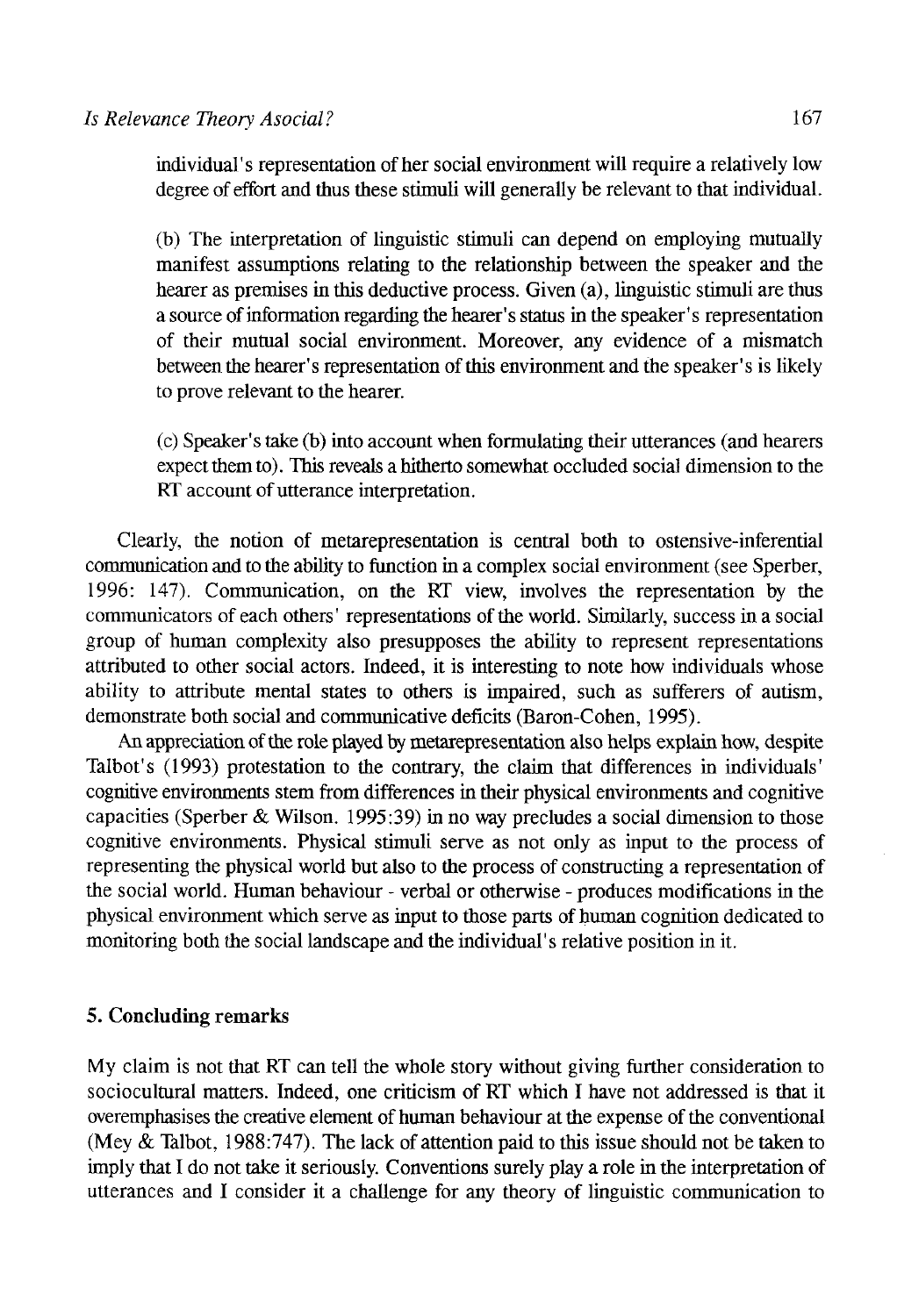explain, in a psychologically plausible way, how creativity and convenüon interact in this process.<sup>6</sup> Nevertheless, the arguments presented in this paper demonstrate that there is nothing intrinsically asocial about RT. Indeed, any attempt to explain behaviour by reference to the social environment impües certain information processing abilities. RT seeks to provide an explicit account of these abilities and is therefore of great potential valué to an adequate understanding of humans as social beings.

#### **Notes**

1. More accurately (but also more awkwardly), she makes manifest her belief that a stimulus which makes manifest her desires is relevant to her hearer by virtue of the fact that it makes these desires manifest. Relevance, as a posting by Gloria Origgi to the Relevance e-mail list (10 April 1996) drummed into me, is a feature of stimuli, not of beliefs/desires. Thus saying, as I do in this paper, that a desire/belief or some information is relevant to a hearer is short-hand for saying that a certain linguistic stimulus is relevant to that hearer because it makes manifest to him a certain desire/belief or some information.

2. This also accounts for Brown & Levinson's "sympathetic advice or warnings" and "cliché farewell formulae" (1987:98).

3. And is correct in believing so. Were she incorrect, then her choice of the imperative form would be inappropriate.

4. See Milikan (1993: Chapter 1) for a historical/causal account of the notion of proper function.

5. In saying that a significant part of the human cognitive system has adapted to perform social functions I side step the question of whether this constitutes a mental faculty of the type proposed by Jackendoff (1992, Chapter 4) or whether it is the result of a number of more specific cognitive domains working in concert, as is suggested by Cosmides and Tooby (1994:98).

6. A potential source of enlightenment is Sperber's work on the epidemiology of representations, in which sociocultural phenomena such as convention are analysed in terms of the individual representations that constitute them, in a manner analogous to the role played by pathology in the study of epidemics (Sperber, 1996).

#### **Works cited**

- Baron-Cohen, Simon. *Mindblindness: An Essay on Autism and Theory of Mind.* Cambridge, MA: MIT Press, 1995.
- Brown, Penelope and Stephen Levinson. *Politeness: Some Universals in Language Usage.*  Cambridge: CUP, 1987.
- Clark, Billy. *Relevance Theory and the Semantics of Non-declaratives.* PhD thesis, University of London, 1991.
	- . "Relevance and 'Pseudo-Imperatives'." *Linguistics and Philosophy* 16 (1993a): 79-121.

. *"Leí* and *Let's:* Procedural Encoding and Explicature." *Lingua* 90,1/2 (1993b): 173-200.